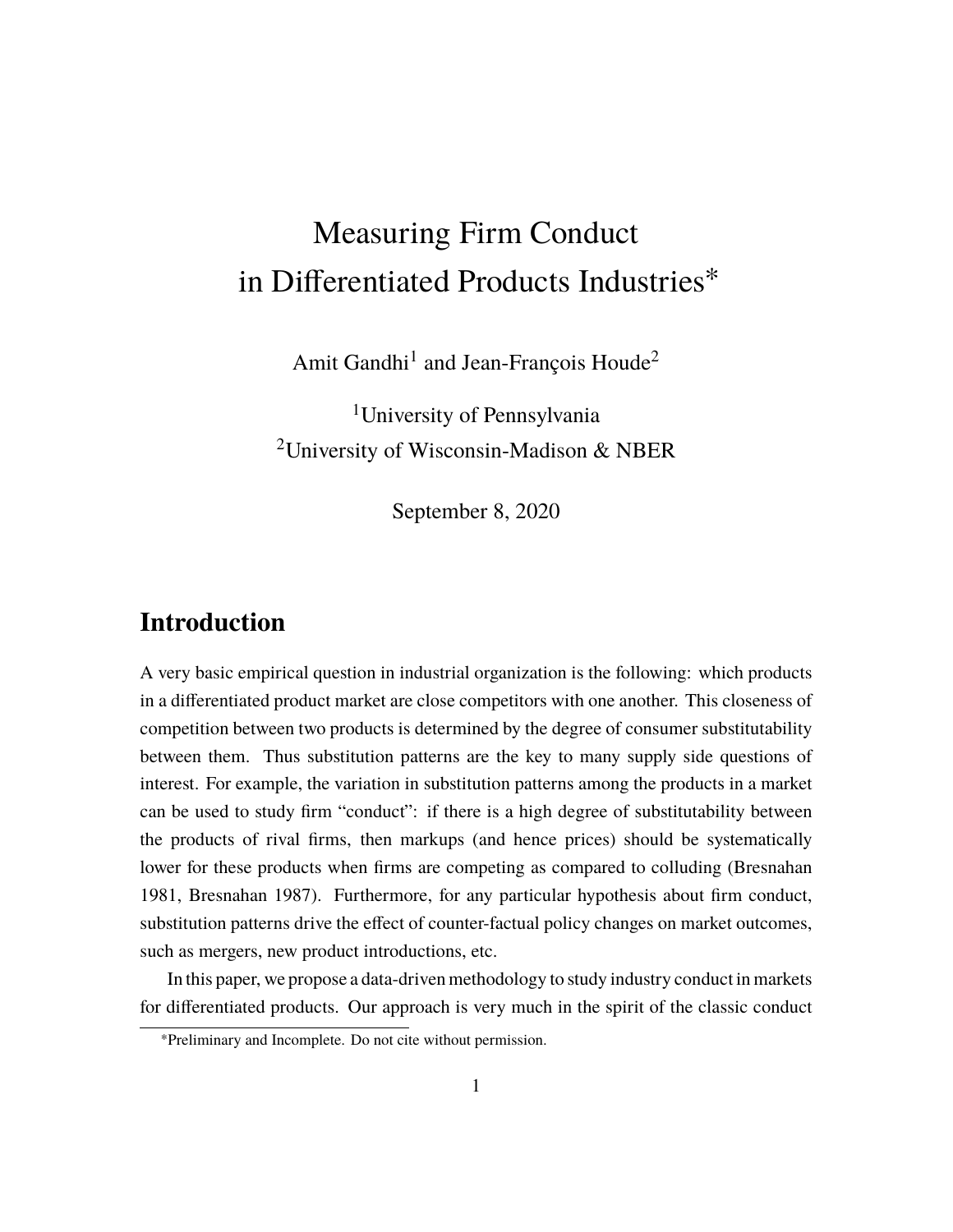studies with homogenous goods industries (Bresnahan 1982). We generalize the Bresnahan 1987 strategy for testing competition versus collusion to an environment with potentially rich product differentiation and also allowing for a larger class of possible supply relations to determine firm conduct. This allows us to directly examine how firms internalize market power (arising from product differentiation) in prices, rather than assuming it in the form of stylized game theoretic models such as Bertrand-Nash equilibrium which have become dominant in the literature.

An important ingredient to identify a flexible supply relation function is the availability of instruments varying exogenously the potential markups of products. We show how to adapt the Differentiation IV's proposed in Gandhi and Houde (2019) to this setting. We can use our estimation of the supply relation among firms in a differentiated product industry to test hypotheses about conduct as well as study counterfactuals such as mergers, and allows us to directly link to the outcomes of these counterfactuals to variation in the data.

#### **1 Empirical Application: Demand for Cars**

In this section, we revisit the application of Berry et al. (1995), and measure the degree of differentiation between new cars. Our objective is to illustrate the ability of our differentiation IVs in precisely estimating the parameters of a mixed-logit model. While the original application considered both supply and demand moment restrictions, our objective is to propose a class of IVs that can identify the parameters without relying on a particular equilibrium model. In the final section of this proposal, we exploit this feature to propose a simple test of coordinated pricing.

The original model considered by Berry et al. (1995) is a mixed-logit random utility model with standard-normal random coefficients.<sup>1</sup> We consider the same continuous product attributes to describe the willingness to pay of consumers: list price (\$1983/1,000), car size (i.e. width  $\times$  length /10,000), horsepower to weight ratio, and the number of miles per dollar. We augment the model with additional discrete characteristics: brand dummies, year dummies, air-conditioning, automatic transmission, power-steering, front-wheel drive, four-cylinder, diesel engine. In addition, we estimate a log-linear indirect utility model.

<sup>1</sup>The distribution of the random taste parameter associated with the price variable corresponds to a log-normal distribution estimated using the year-specific income distribution.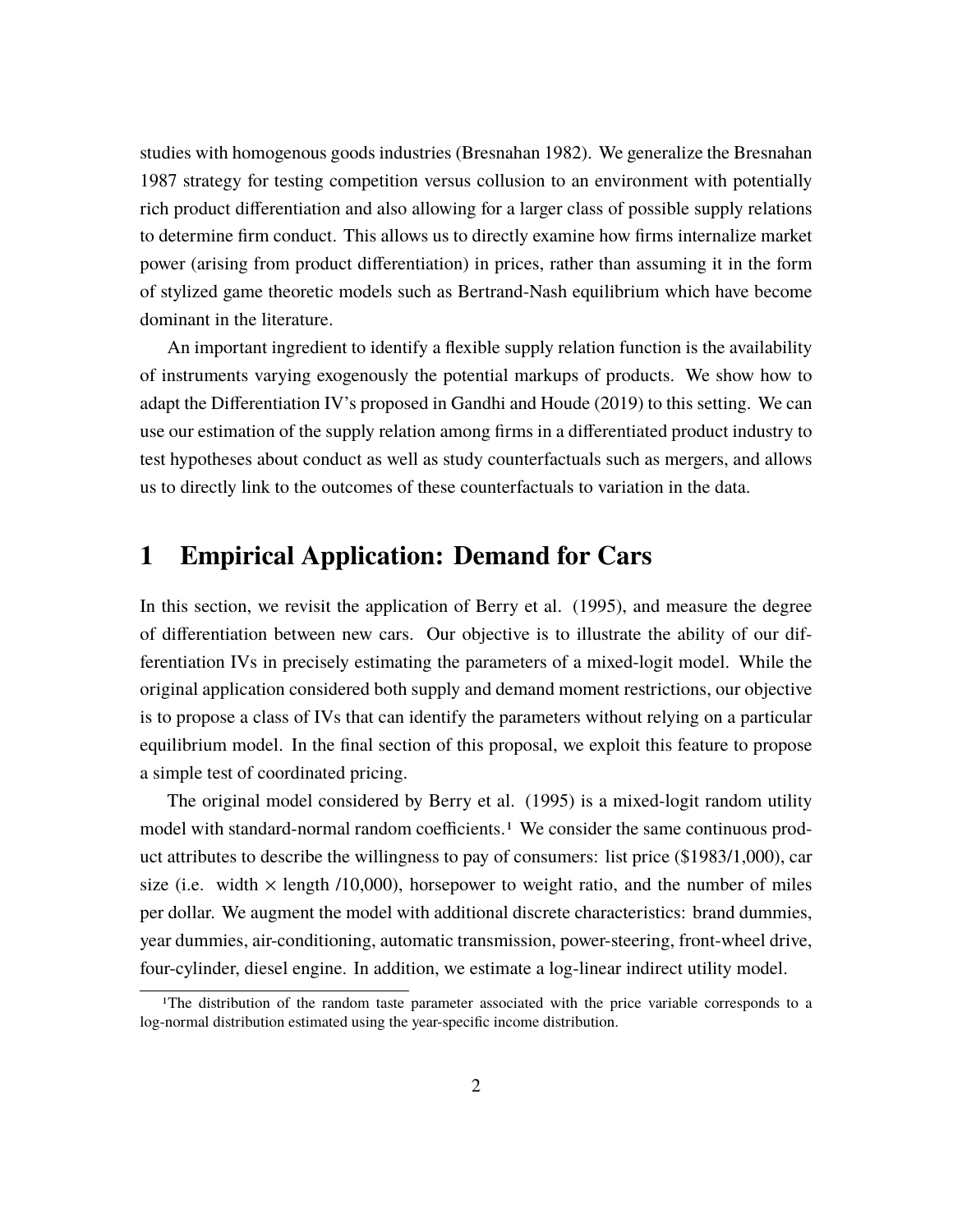Our identification strategy is to construct two sets of instrumental variables to identify the non-linear parameters  $\theta = {\theta_1, \ldots, \theta_K}$  determining the degree of differentiation between products, and the linear price coefficient  $\beta_p$  allowing us to decompose the average valuation of consumers into a quality and a price effects.

To correct for the simultaneity of prices, we exploit the variation induced by the differential impact common cost shocks on the relative price of cars with different product attributes. In particular, since most Asian and European cars were produced abroad during this time period, changes in the price oil and in exchange rates lead to changes in the marginal cost of selling cars to the US. Similarly, the relative price of bauxite and iron differentially affect large and small cars.<sup>2</sup> We exploit these sources of variation as follows:

$$
w_{jt} = \begin{pmatrix} (\Delta \text{Gas price}_t, \Delta \text{Exchange rate}_t) \times \text{Country of origin}_j \\ \text{Bauxite price/Iron price}_t \times \text{Car size}_{jt} \end{pmatrix}
$$

To construct the differentiation IVs, we extend the approach developed in the Monte-Carlo simulations to account for the multi-dimensional nature of product differentiation. In particular, for each continuous characteristic  $x_{jt} \in \{\hat{p}_{jt}, \text{HP/WT}_{jt}, \text{Size}_{jt}, \text{DPM}_{jt}\}\)$ , we construct the histogram of characteristic differences, and the sum of competing product characteristics along six dimensions. More formally, for each distance grid  $c_{k,t} \in \{c_{1,t}, \ldots, c_{K,t}\}$ :

$$
N_{jt,k}^{x} = \sum_{i \neq j} 1(d_{ji,t}^{x} < c_{k,t})
$$
\n
$$
\bar{X}_{jt,k}^{x} = \sum_{i \neq j} 1(d_{ji,t}^{x} < c_{k,t}) \times X_{jt}
$$

where  $d_{ij}^x = x_{jt} - x_{it}$ . To account for the change over time in the distribution of characterwhere  $a_{ji,t} = x_{jt} - x_{it}$ . To account for the enarge over the m the distribution of enargieries, we define the histogram cutoffs as the within year percentiles of the distribution of  $d_{ji,t}^x$ , between  $1/(K + 1)$ , ...,  $K/(K + 1)$ . In addition, for discrete characteristics such as the  $a_{ji,t}$ , between  $1/(K+1)$ ,  $\ldots$ ,  $K/(K+1)$ . In addition, for discrete enaracteristics such as the A/C and automatic (AT) indicators, we replace the cutoffs with indicator variables equal to one for product sharing the same attribute (e.g.,  $d_{ij}^{a/c}$  $\sum_{i,j,t}^{a/c} = 0$ .

Table 1 present our main set of results. Each entry in Table 1b correspond to a separate single-dimension random-coefficient model. In columns (1) and (2) we compare

<sup>2</sup>To account for the fact that car makers are not price takers in the steel or aluminum market, we replace the two input prices with predicted prices using current and lag oil prices.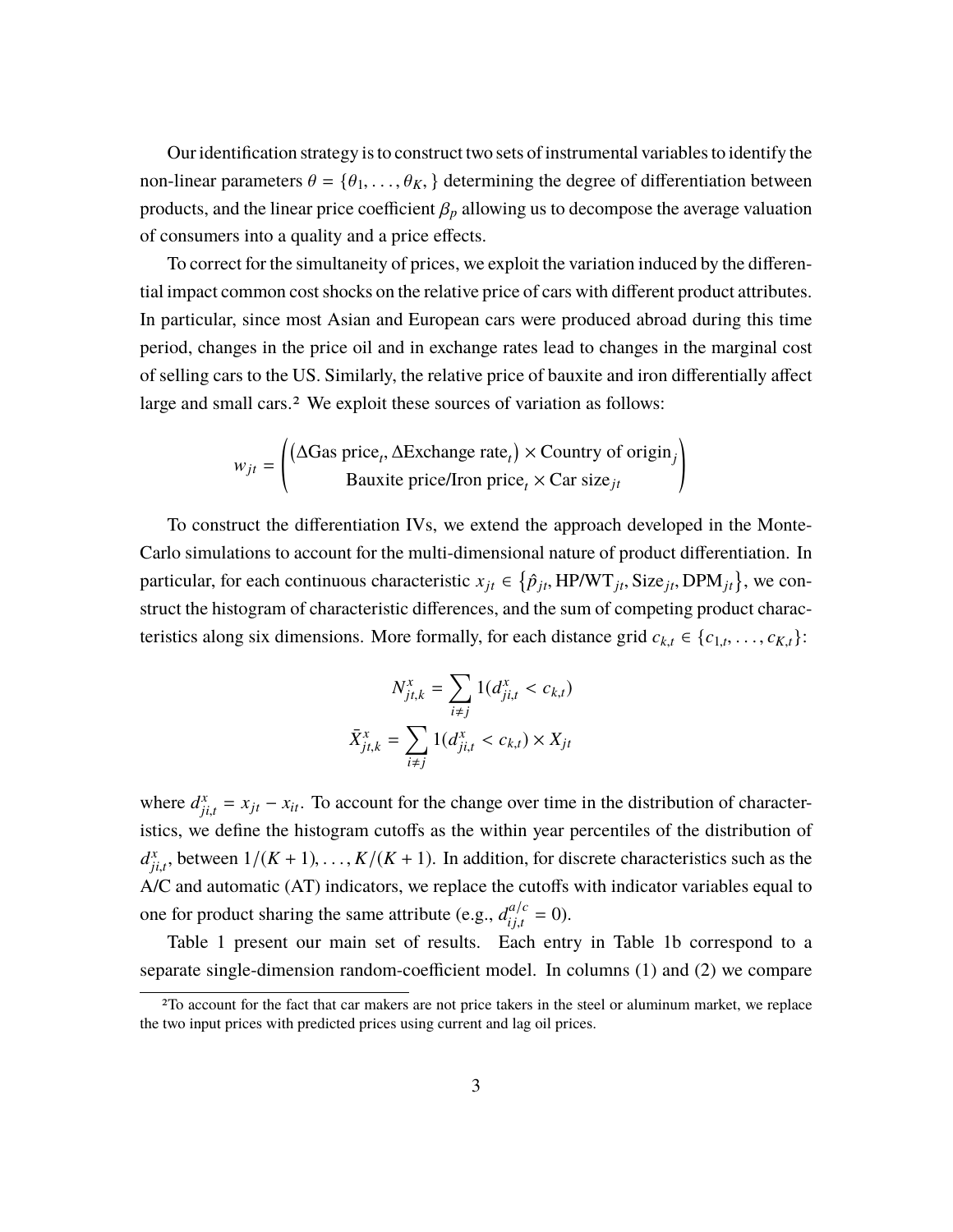the parameter estimates obtained with the instrumental variables used in Berry et al. (1995), and with the differentiation IVs defined above. The results are consistent with the Monte-Carlo simulations. The within-firm summation of product characteristics lead to very imprecise results, similar to the "random characteristic" and Market-IVs discussed above. This is not surprising since those variables only vary at the market/firm level, and are uncorrelated with the degree of differentiation of products.

In column (3), we report the results of each model estimated separately using an approximation of the optimal IV of Chamberlain (1987) proposed by Berry et al. (1999) (see also Reynaert and Verboven (2013)). For each specification we use the first-column results as starting values for  $\hat{\theta}$ .<sup>3</sup> The use of those instruments successfully eliminate the weakness problem found in column (1).

Importantly, parameter estimates and standard-errors are nearly equivalent to the ones found with the Differentiation IVs. This is not surprising, since our main theoretical result suggest that these instruments contain the same information as the optimal IV discussed in Chamberlain (1987). More specifically, we can use Theorem **??** to show that the conditional expectation of the derivative of the quality assignment is an unknown function of the distribution of the characteristic differences:

$$
E\left(\frac{\partial \xi_j(\theta)}{\partial \theta_k}\middle|X\right) = E\left(\frac{\partial \xi_j(\theta)}{\partial \theta_k}\middle|F_j(d)\right) = g_k(F_j(d))\tag{1}
$$

Table 1b confirms this results in the multi-dimensional case. In this specification, we estimate a model with four normally distributed random coefficients. The parameters are very precisely estimated for three of the four variables, and are comparable across both sets of of instruments. Notice that the optimal IV specification is estimated using column (1) as starting values, rather than using the market-level IVs results. Therefore, we do not find efficiency gains associated with using the two-stage approach proposed by Berry et al. (1999)

<sup>&</sup>lt;sup>3</sup>The optimal IV approximation relies on evaluating the derivative of the quality assignment at  $\xi_i = 0$ . Since this derivative is zero at  $\theta = 0$ , we use starting values equal to min(0.1,  $\hat{\theta}$ ) to construct the moment conditions.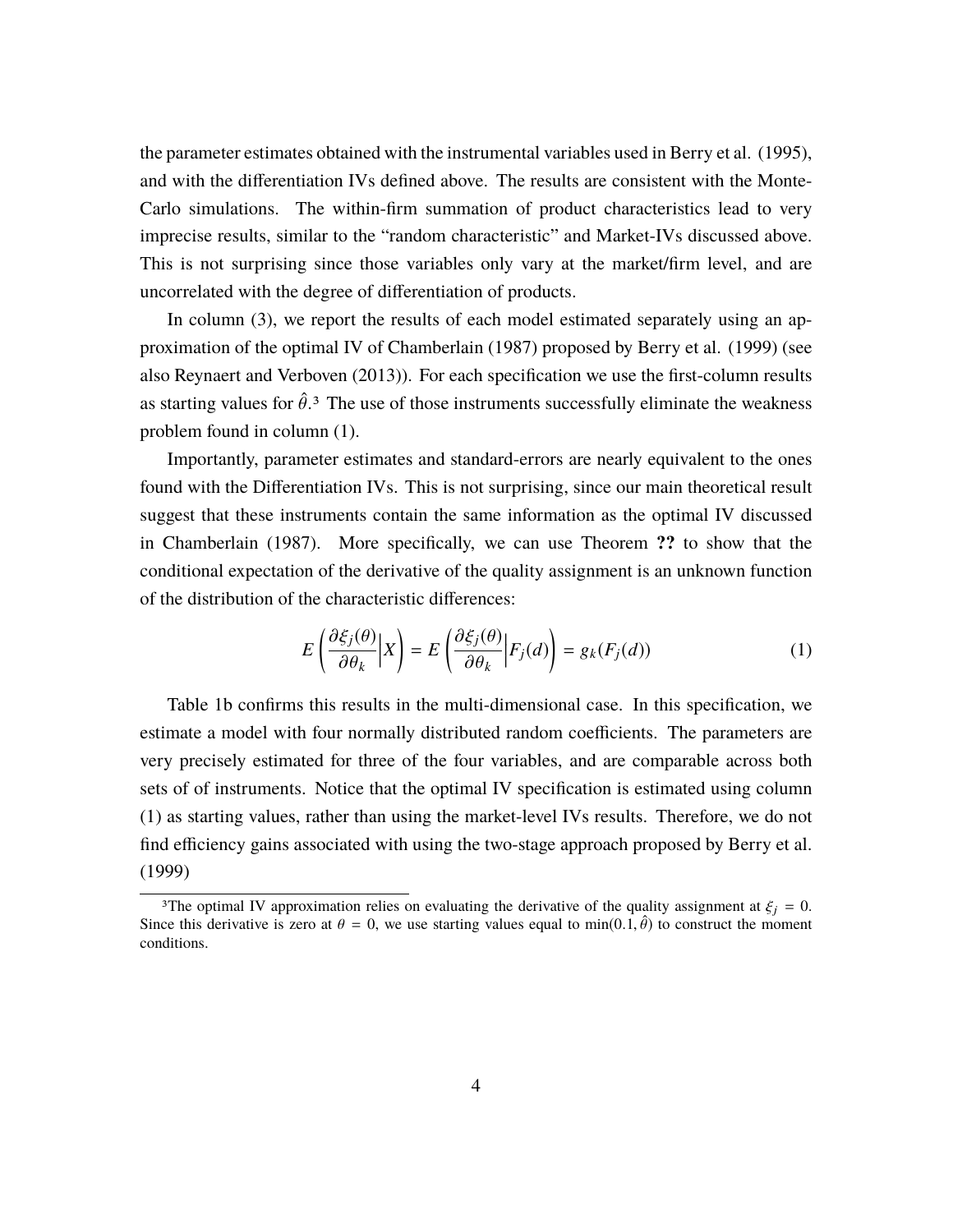|                  | (1)           | (2)      | (3)        |
|------------------|---------------|----------|------------|
|                  | <b>BLP-IV</b> | Diff. IV | BLP (1999) |
| $\hat{\sigma}_x$ |               |          |            |
| Price            | 2.075         | 1.373    | 1.254      |
|                  | (1.36)        | (0.25)   | (0.3)      |
| HP/WT            | 2.916         | 2.611    | 2.531      |
|                  | (6.73)        | (0.55)   | (0.85)     |
| DFI              | 25.35         | 2.472    | 3.2        |
|                  | (6.83)        | (0.55)   | (0.23)     |
| <b>FWD</b>       | $\theta$      | 1.896    | 1.823      |
|                  |               | (0.23)   | (0.25)     |
| Four cyl.        | 0             | 2.433    | 2.523      |
|                  |               | (0.38)   | (0.39)     |
| $\hat{\beta}_p$  | $-3.909$      | $-3.801$ | $-3.796$   |
|                  | (0.75)        | (0.77)   | (0.65)     |

Table 1: GMM estimation results for the car application

(a) Single dimension models

|                  | Diff. IVs |      | BLP (1999) |      |
|------------------|-----------|------|------------|------|
|                  | Est.      | S.E. | Est.       | S.E. |
| $\hat{\sigma}_x$ |           |      |            |      |
| Price            | 1.11      | 0.29 | 1.12       | 0.31 |
| HP/WT            | 1.47      | 0.43 | 1.53       | 0.48 |
| DFI              | 1.21      | 0.73 | 1.01       | 1.57 |
| <b>FWD</b>       | 1.34      | 0.18 | 1.04       | 0.17 |
| β                |           |      |            |      |
| Price            | $-16.04$  | 0.75 | $-15.48$   | 0.40 |
| <b>HP/WT</b>     | $-0.03$   | 0.35 | $-0.39$    | 0.22 |
| <b>DPM</b>       | $-0.14$   | 0.20 | $-0.16$    | 0.19 |
| Car Size         | 1.38      | 0.73 | 1.79       | 0.50 |
| DFI              | $-0.36$   | 0.19 | 0.18       | 0.14 |
| <b>FWD</b>       | 0.05      | 0.08 | 0.06       | 0.07 |

(b) Multi dimension models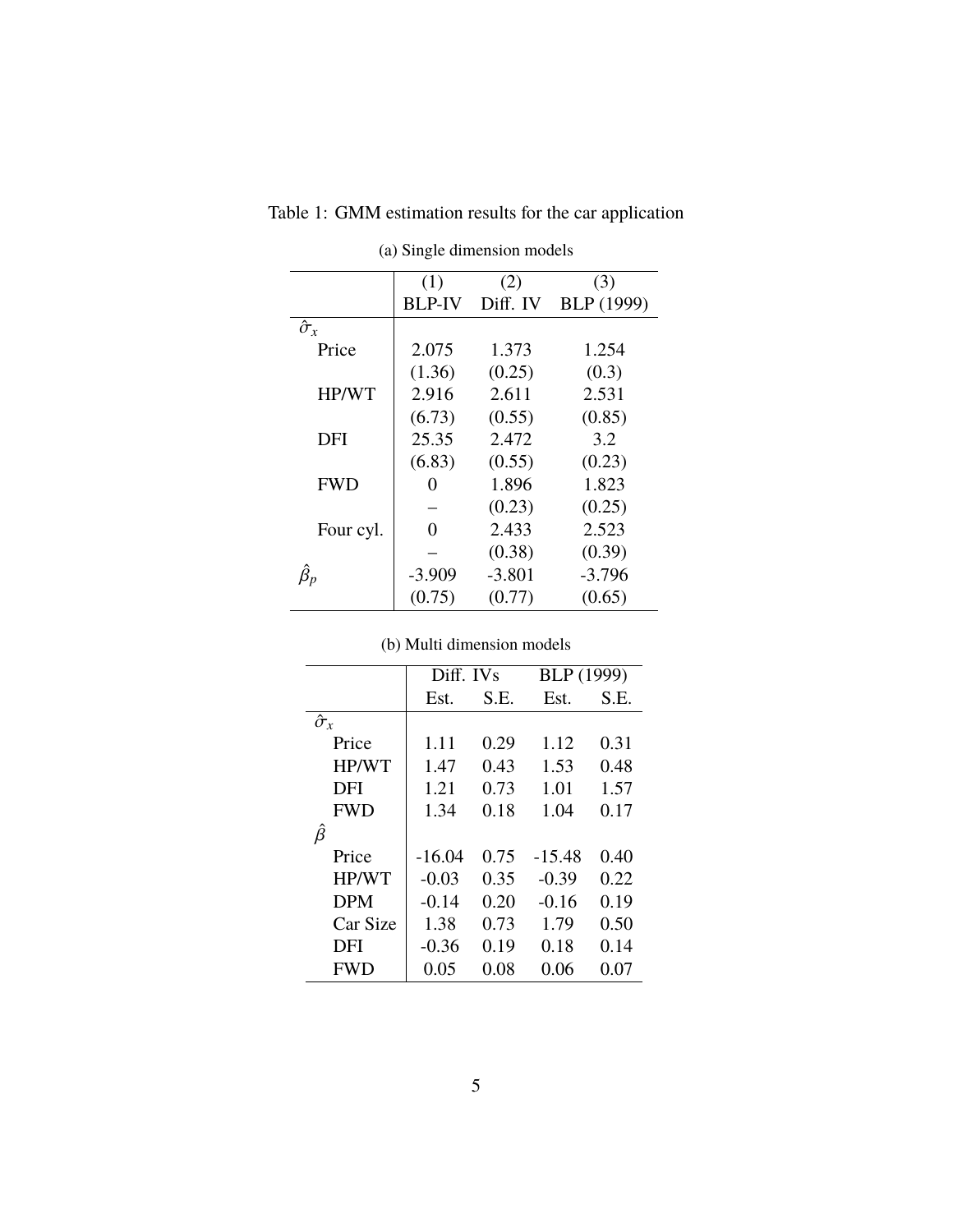#### **2 Market conduct in differentiated product industries**

In this section, we describe a general framework to exploit variation in demand elasticities as an "instrument" to test and estimate firm conduct. It has been typical to assume very stylized models of firm conduct in empirical work, most notably Bertrand-Nash equilibrium. Yet there is very little direct evidence to support these hypotheses nor systematic investigation of alternatives that are estimated by actual firm behavior. In this section, we propose an identification and estimation strategy to study market conduct in differentiated product industries. We analyze the U.S. automobile as a case study, and construct a reduced-form test for coordinated pricing.

The detection and measurement of coordinated pricing in differentiated product industries was first analyzed in Bresnahan (1981, 1987), in the context the 1950's U.S. car industry. The main insight from this analysis is that the hypothesis of coordinated pricing can be tested by studying the relationship between prices and the elasticity of substitution between products.

Assuming that the marginal cost of selling each product is independent of characteristics of other products, the Bertrand-Nash equilibrium implies that two products that closely compete for the same consumers will exhibit low prices, relative to their own quality levels. This comparative static prediction produces a simple testable hypothesis: under Bertrand-Nash pricing, conditional on quality levels prices are increasing in the degree of product differentiation. The "closeness of competition" must be inferred from cross elasticities of demand and it is therefore crucial to be able to identify the parameters of the demand model without relying on supply-side restrictions, which our previous analyses accomplished.

More generally the following supply relation is consistent with a large class of equilibrium models:

$$
p_j = \text{mc}(x_j) + \text{markup}_j \quad j = 1, \dots, J. \tag{2}
$$

Very much like the quality assignment function from the demand side, the markup of product *j* is an unknown function of the distribution own and cross demand elasticities (*Dj*), and of "ownership structure" determining to degree of market coordination  $(\Omega_i)$ . This ownership structure is the differentiated-product analogue of the "conduct parameter" used to measure market power in homogenous product industries.4

<sup>4</sup>See Bresnahan (1989) for a review of this literature.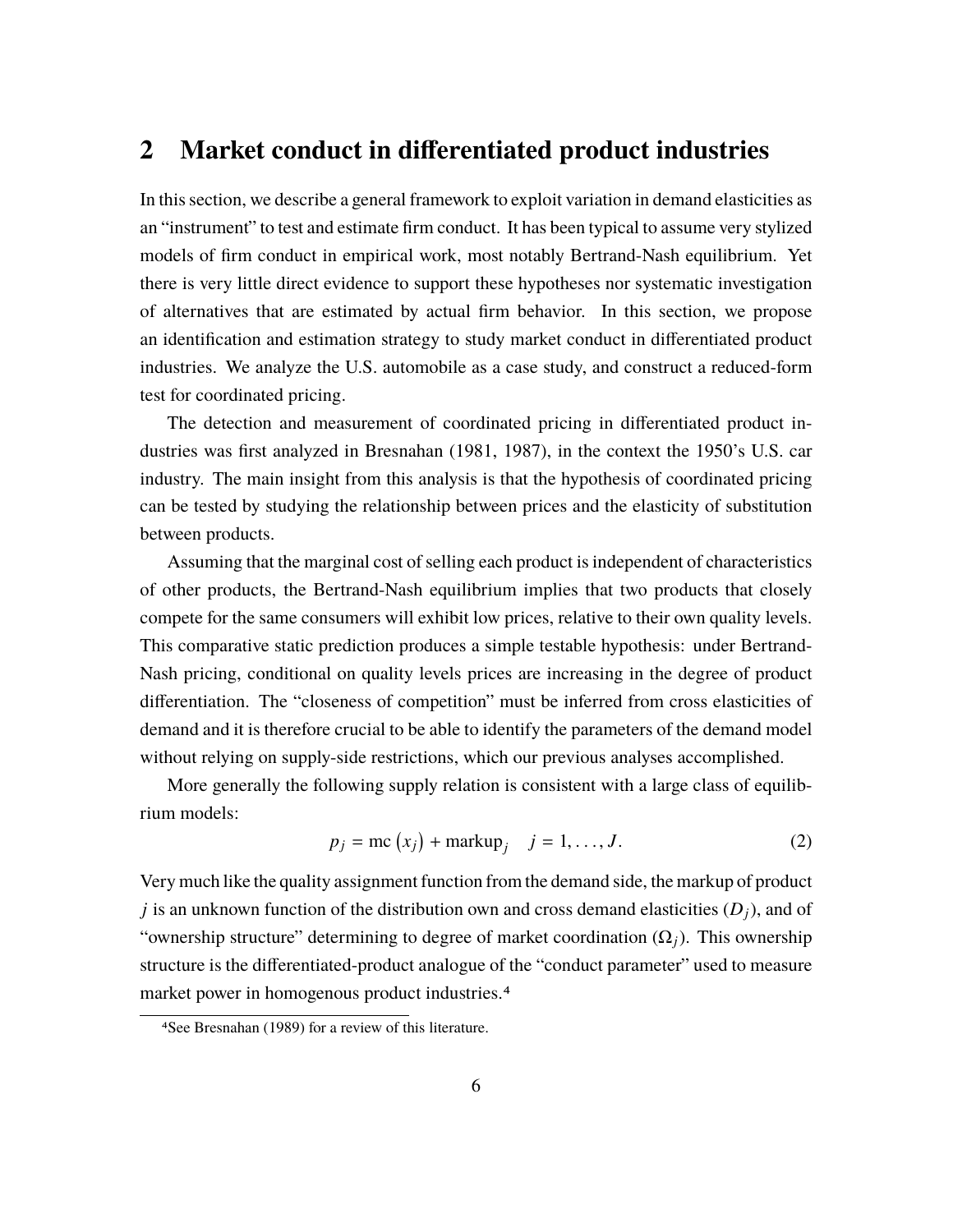Rather than assuming a specific conduct, our approach is based on estimating a reducedform approximation the supply relation:

$$
\text{markup}_j = \mu(D_j, \Omega_j) \approx \sum_l \pi_l m_l(D_j, O_j) \tag{3}
$$

where  $O_j$  is the observed ownership matrix, and  $\{m_l(D_j, O_j)\}_{l=1,\dots,L}$  a *L*-dimension vector of moments characterizing the joint distribution of  $(D_j, O_j)$ .

While the exact market conduct is unknown, most data-sets include detailed information of the joint ownership of products. Researchers might also have multiple dimensions characterizing the (unknown) conduct of firms, and therefore can use multiple variables characterizing the possible conducts. For instance, joint-ventures, or multi-market contacts can be described by multiple "ownership matrices". In this case,  $O_j$  will be a matrix, rather than a vector of zeros and ones.

Assuming that the marginal-cost can be approximated by a linear function of observed characteristics, we can write the reduced-form supply-relation as follow:

$$
p_j = x_j c + \sum_l \pi_l m_l(D_j, O_j) + \omega_j.
$$
\n(4)

This equation can be estimated using prices, market shares, and product characteristics data. The substitution matrix *D* is itself a function of observable characteristics and the estimated demand parameters, while the observed ownership matrix summarizes the set of possible market conducts. However, this equation cannot be estimated directly by OLS, since  $D_j$  is endogenously determined with prices and market shares. In order to identify a reduced-form pricing equation, we therefore face a similar simultaneity problem, and require further assumptions on the distribution of  $\omega_j$ .

Following Bresnahan (1987) and Berry et al. (1995), we assume that the marginal cost of each product is independent of the characteristics of competing products and the observed ownership structure:

$$
E\left[\mathrm{mc}_{jt}|x_{1t},\ldots,x_{Jt},O_j\right] = E\left[\mathrm{mc}_{jt}|x_{jt}\right].\tag{5}
$$

This assumption is analogous to our earlier assumption that the willingness to pay for each product is function of its characteristics, and independent of attributes of other products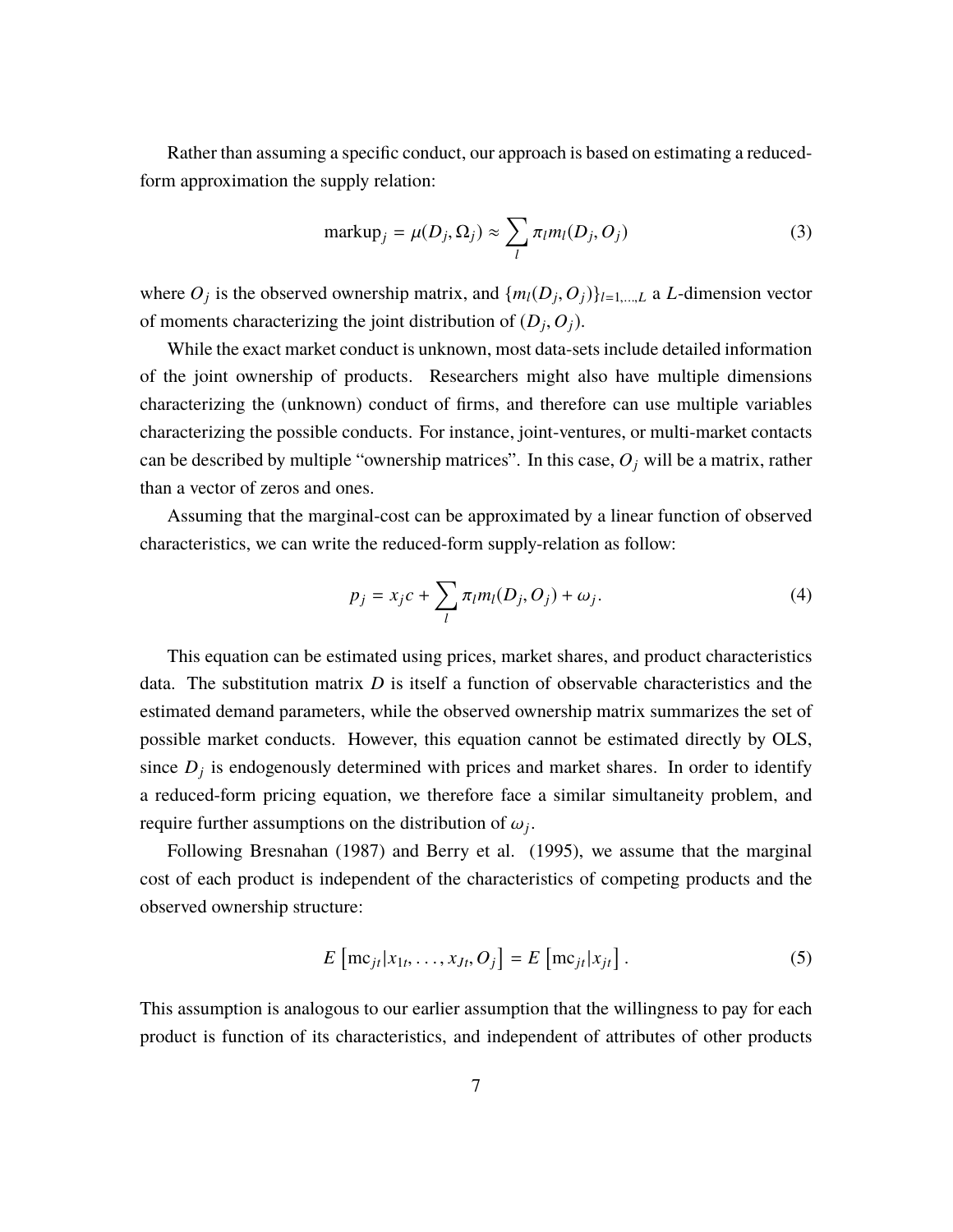available in the market. It can used to construct instrumental variables correlated with the reduced-form functions  $m_l(D_j, O_j)$ . In particular, the Differentiation IVs interacted with the ownership matrix are correlated with the elasticity of substitution between products, and therefore valid instruments.

Estimating the parameters of the reduced-form supply relation is useful for at least two reasons. First, we can use  $\{\hat{c}, \hat{\pi}\}\$  to test assumptions of alternative conduct models. In the following subsection, for instance, we test the null hypothesis that multi-product firms internalize substitution patterns when setting the prices of substitutable products. Second, we can use the estimated function to simulation counter-factual experiments that change market structure. While such simulation can lead to erroneous predictions when inducing *large* market-structure, it can provide a valid and robust method to simulate *local* changes such as prospective mergers or the entry of a new product. See Benkard et al. (2013) for similar approach to merger evaluation.

#### **3 Testing for coordinated pricing**

We provide an example of using the above framework to construct a reduced-form test that prices are coordinated within firms - one of the central features of the Bertrand-Nash model. In particular, we test the hypothesis that the effect of the cumulative diversion ratio within firm has a zero effect on prices, while the cumulative diversion ratio across firms has a negative effect on prices. These two hypothesis can be tested by estimating the following reduced-form pricing equation:

$$
\ln p_{jt} = x_{jt}c + \lambda_1 \ln C_{jt}^F(r) + \lambda_2 \ln C_{jt}^{-F}(r) + \omega_{jt},
$$
\n(6)

where  $C_{jt}^{-F}(r)$  is the cumulative diversion ratio among products controlled by competing firms, and  $C_{jt}^F(r)$  is the cumulative diversion ratio among products controlled by the same firm. If firms set prices across their portfolio of products to maximize their joint profits, the effect  $C_{j}^{F}(r)$  should be zero. In contrast, if firms on average fail to coordinate prices *across* companies the effect of  $C_{jt}^{-F}(r)$  should be negative. We compare the results with two concentration measures: closest competitor  $(r = 1)$  and ten closest competitors  $(r = 10)$ .

Table **??** presents summary statistics on the distribution of cumulative diversion ratios,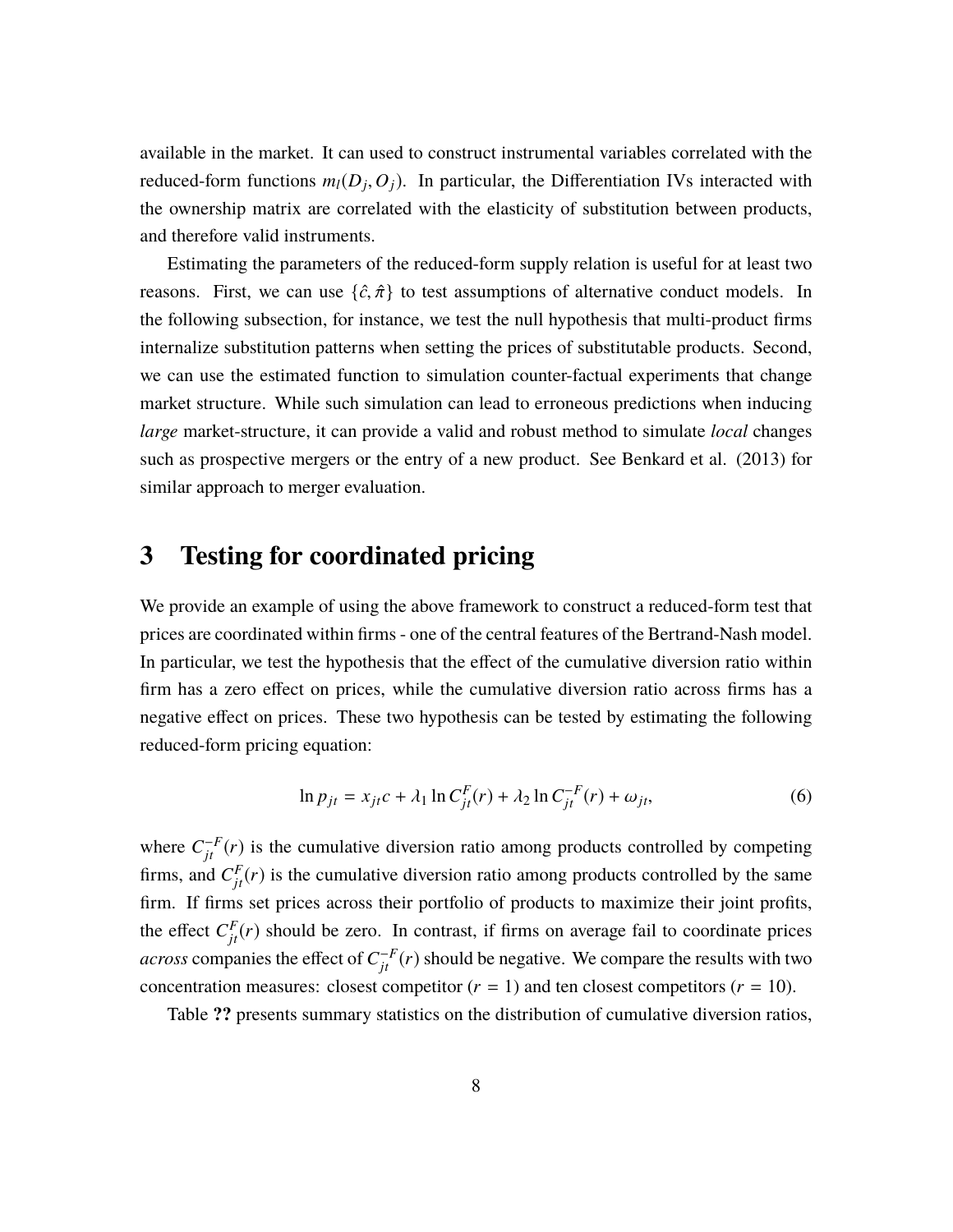|              | (1)        | (2)              | (3)       | (4)       |
|--------------|------------|------------------|-----------|-----------|
|              | <b>OLS</b> | <b>OLS</b>       | IV        | IV        |
|              |            |                  |           |           |
| $C^{-F}(1)$  | $-0.18^a$  |                  | $-0.09^a$ |           |
|              | (0.01)     |                  | (0.02)    |           |
| $C^F(1)$     | 0.0004     |                  | 0.008     |           |
|              | (0.003)    |                  | (0.00863) |           |
| $C^{-F}(10)$ |            | $-0.22^{\alpha}$ |           | $-0.11^a$ |
|              |            | (0.02)           |           | (0.03)    |
| $C^{F}(10)$  |            | 0.001            |           | 0.005     |
|              |            | (0.003)          |           | (0.009)   |
| $R^2$        | 0.926      | 0.928            | 0.922     | 0.923     |

Table 2: Coordinated pricing test result

as well as on the residual demand elasticity, and on the implied markups under the hypothesis that prices are generated from a multi-product Bertrand-Nash pricing equilibrium.

The diversion ratios suggest that competition is fairly localized in the car market. Although substitution to the outside option is probably too important (nearly 60%), more than 50% of the "inside" substitution is going towards the ten closest substitutes, as measured by  $CR_j(10)$ . In contrast, the multinomial logit model implies nearly uniform diversion ratios of about 0.07%, and a much larger substitution towards the outside good (DR<sub>j,0</sub> = 90%).

In order to estimate (6), we instrument for the "own" diversion ratios by measuring the average distance to the products owned the same firm (along the three continuous dimensions), and instrument for "other" diversion ratios using the differentiation IVs used to estimate the demand model.

The results of this exercise are presented in Table 2. The estimates of  $\lambda_1$  provide strong support for the hypothesis that car makers successfully coordinate prices across models in order to internalize the externality created by substitution patterns. The effect of  $C_{jt}^F(r)$  is zero across all specifications, with or without instruments.

In contrast, the effect of  $C_{jt}^{-F}(r)$  different from zero, both statistically and economically. The 2SLS results suggest that a 10% increase in the diversion ratios to the closest competing products lead to a 1% increase in car prices. Since the standard deviation of the cumulative diversion ratios are between 60% and 70% of the averages, we can infer than a one standarddeviation increase in the degree of differentiation leads to 6 to 7 percent price increase.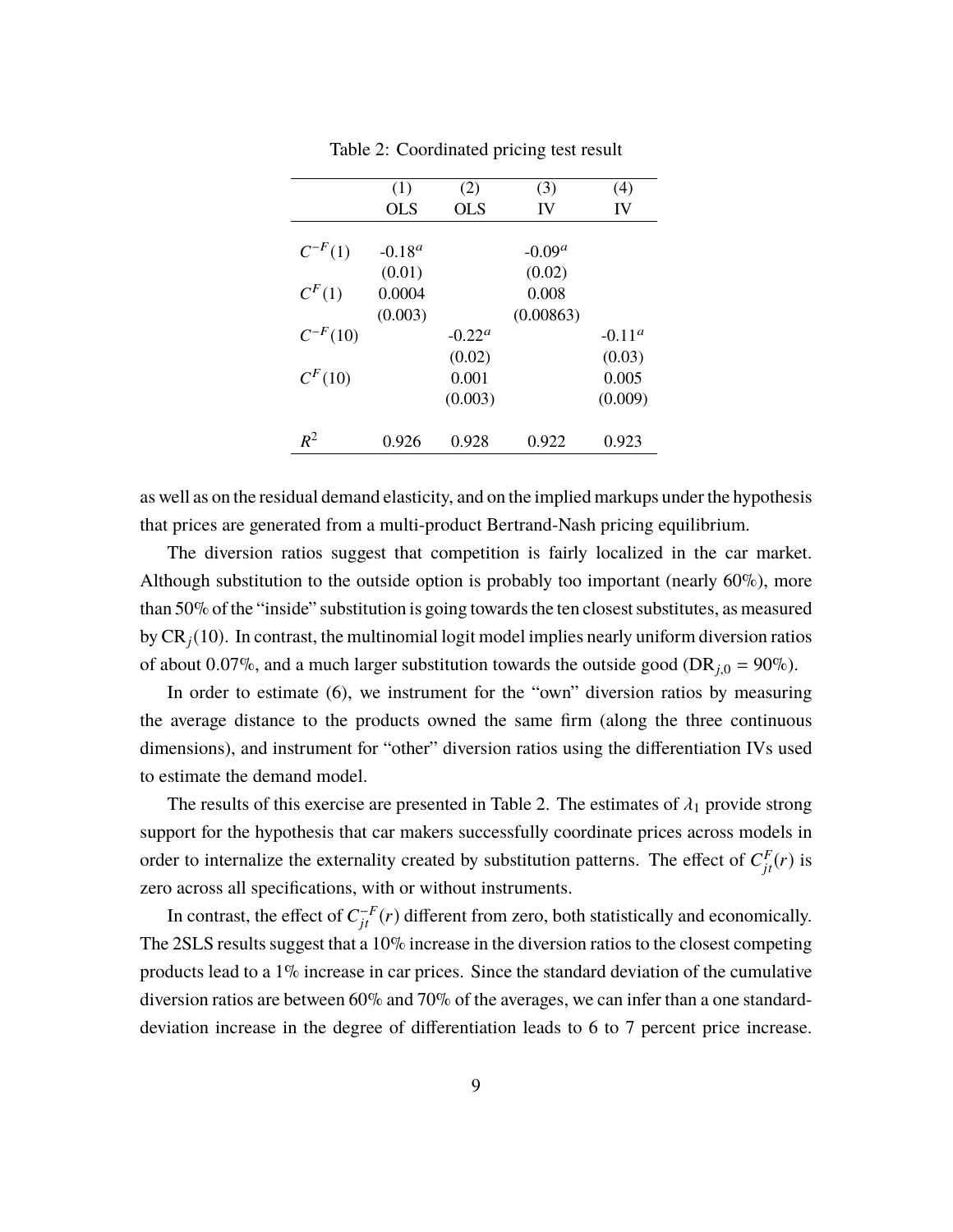Although the magnitude of these effects does not provide support for a particular conduct model, it allows us to reject the hypothesis that firms were perfectly colluding.

Interestingly, the comparison of the OLS and 2SLS estimates highlight the importance using instruments to estimate these supply relationships. The results show that the simultaneity of the elasticity of substitutions with respect to the unobserved cost-shocks lead to an *over-state* the importance of price competition between companies. The coefficient estimates show that the effect of product differentiation on prices is more than double in the OLS specification, relative to the 2SLS specification.